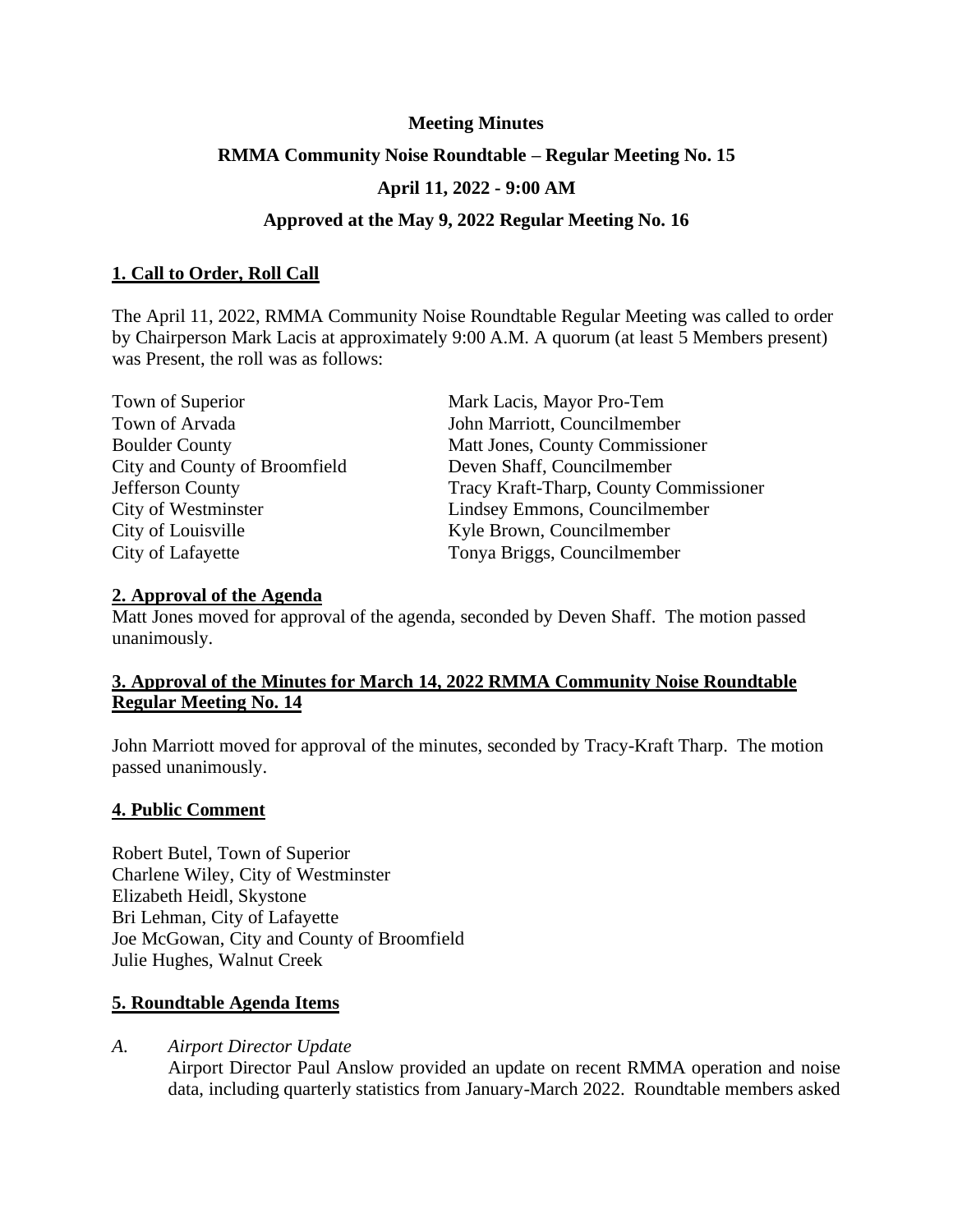for a further breakdown of complaints submitted over the phone versus online, as there were reports of the phone-based noise complaint system being down for a period of 3-6 weeks. There were also questions about the granularity of airport operations data (daytime vs. nighttime, type of operation, etc.). Matt Jones suggested that noise complaint data was not fully representative of the issue due to many residents not using or giving up on the noise complaint system.

# *B. RMMACNR Financial Update*

Airport Planner Ben Miller stated that staff are still awaiting the last invoice from Primacy Strategy Group to complete their work for 2021. The assumption is that total invoices from Primacy Strategy Group will total \$20,000, leaving a fund balance of \$5,200 from the RMMACNR's 2021 budget. Airport staff have not yet invoiced RMMACNR members for their 2022 member dues due to the ongoing conversations over a potential increase in dues.

Staff currently estimate that they provide 10-20 hours of support to help facilitate the RMMACNR. Total in-kind contributions from Jefferson County staff were estimated at over \$20,000 for 2021. The airport will commit to continuing its support of the RMMACNR.

## *C. Consideration and Adoption of Roundtable Workplan*

Mark Lacis and Deven Shaff revised the initial workplan, that was developed with the assistance of Primacy Strategy Group. The by-laws of the RMMACNR require that the roundtable review and adopt the annual work program to guide efforts going forward.

Matt Jones suggested that while this is a great start, there may be too many items on the work plan. He suggested prioritizing based on what will reduce or mitigate aircraft noise. He also stated that the RMMACNR should prioritize accommodating a Part 150 study as the old one was obsolete, as well as find a way for the RMMACNR to consider community ideas.

Paul Anslow clarified that a Part 150 study has never been completed at the airport. He also stated that the FAA would not require a Part 150 study for RMMA. Therefore, the \$800,000-\$1,000,000 necessary to complete a Part 150 study would require local funding. Mark Lacis mentioned that Centennial had completed a Part 150, and RMMA staff committed to research the circumstances that led to their Part 150 study.

Tracy Kraft-Tharp motioned to adopt the work program, seconded by Deven Shaff. The motion passed unanimously.

### *D. Presentation – Flight Schools Perspective on VFR Routing*

Paul Anslow introduced a video produced by Bold Method, an RMMA-based flight training company, that detailed typical flight procedures and flight operations in and nearby the airport.